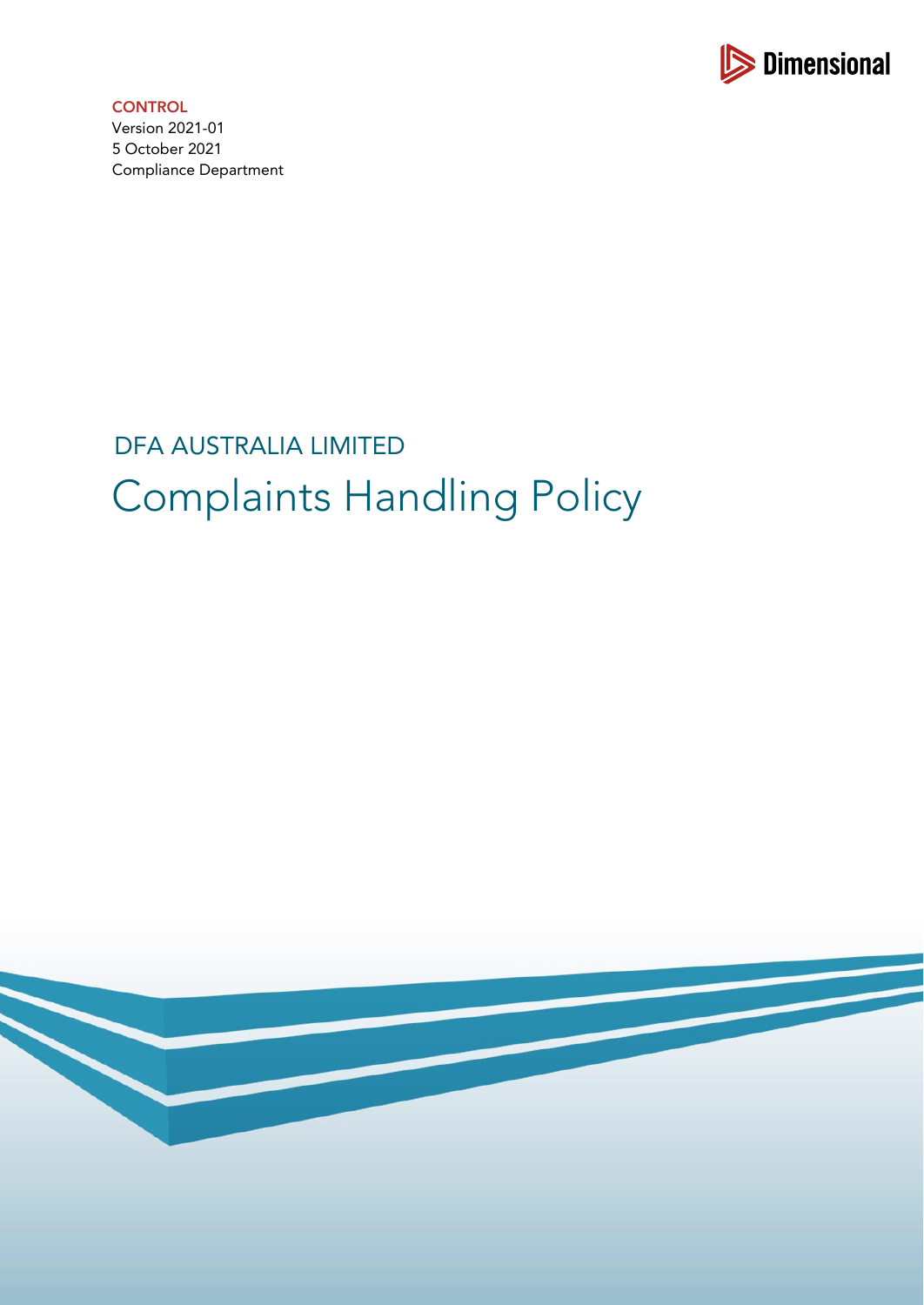#### 1. OVERVIEW AND SCOPE

DFA Australia Limited ("Dimensional, we, us, our") is committed to dealing with complaints in a fair, objective, timely and unbiased manner. As an investor in the Dimensional Wholesale Trusts (the "Trusts"), you have the right to make a complaint in accordance with this Complaints Handling Policy ("Policy")

Our Policy has been designed in accordance with the Australian Standard on Complaints Handling (AS ISO 10002:2006) and regulatory guides issued by the Australian Securities and Investments Commission ("ASIC").

#### 2. DEFINITION OF COMPLAINT

For the purpose of this Policy we describe a Complaint as:

*"An expression of dissatisfaction made to or about Dimensional, related to its products, services, staff or the handling of a complaint, where a response or resolution is explicitly or implicitly expected or legally required. [1](#page-1-0) "*

### 3. HOW TO MAKE A COMPLAINT

If you are investing in the Trusts through your financial adviser ("Adviser"), you may direct your Complaint to Dimensional via that Adviser. As you have a direct relationship with your Adviser, Dimensional may deal with your Complaint through your Adviser.

Direct investor: If you are a direct investor into the Trusts and you wish to make a Complaint, you can call or write to us (for the attention of the Compliance Manager) at the contact details set out in Appendix A below. We will provide you with all reasonable assistance and information that you may require for the purpose of making a Complaint and to assist you in understanding this Policy.

Privacy: If you have concerns about whether we have complied with our Privacy Policy Statement or the Privacy Act 1988 (Cth), you can contact us or make a Complaint in accordance with this Policy.

Underlying retail client of an Investor Service: If you are a retail client investing through an investor directed portfolio service ("IDPS"), IDPS-like scheme, master trust, wrap account, or a nominee or custody service (each an "Investor Service") and you wish to make a Complaint we would initially suggest you contact your Investor Service, they will handle your Complaint in accordance with their complaints handling procedures and where appropriate they will refer your Complaint to Dimensional under this Policy. Alternatively, if you would prefer you can contact us directly (for the attention of the Compliance Manager) at the contact details set out in Appendix A below.

#### 4. INFORMATION TO INCLUDE IN YOUR COMPLAINT

It would help us to deal with your Complaint if you provide the following information:

- your name
- your investor number (if direct) and name if different from your own name
- details of your investments in the Trusts
- details of your Adviser (if applicable)
- details of your Investor Service (if applicable)
- details of your Complaint, including dates where relevant, and

<span id="page-1-0"></span><sup>1</sup> ASIC RG 271.27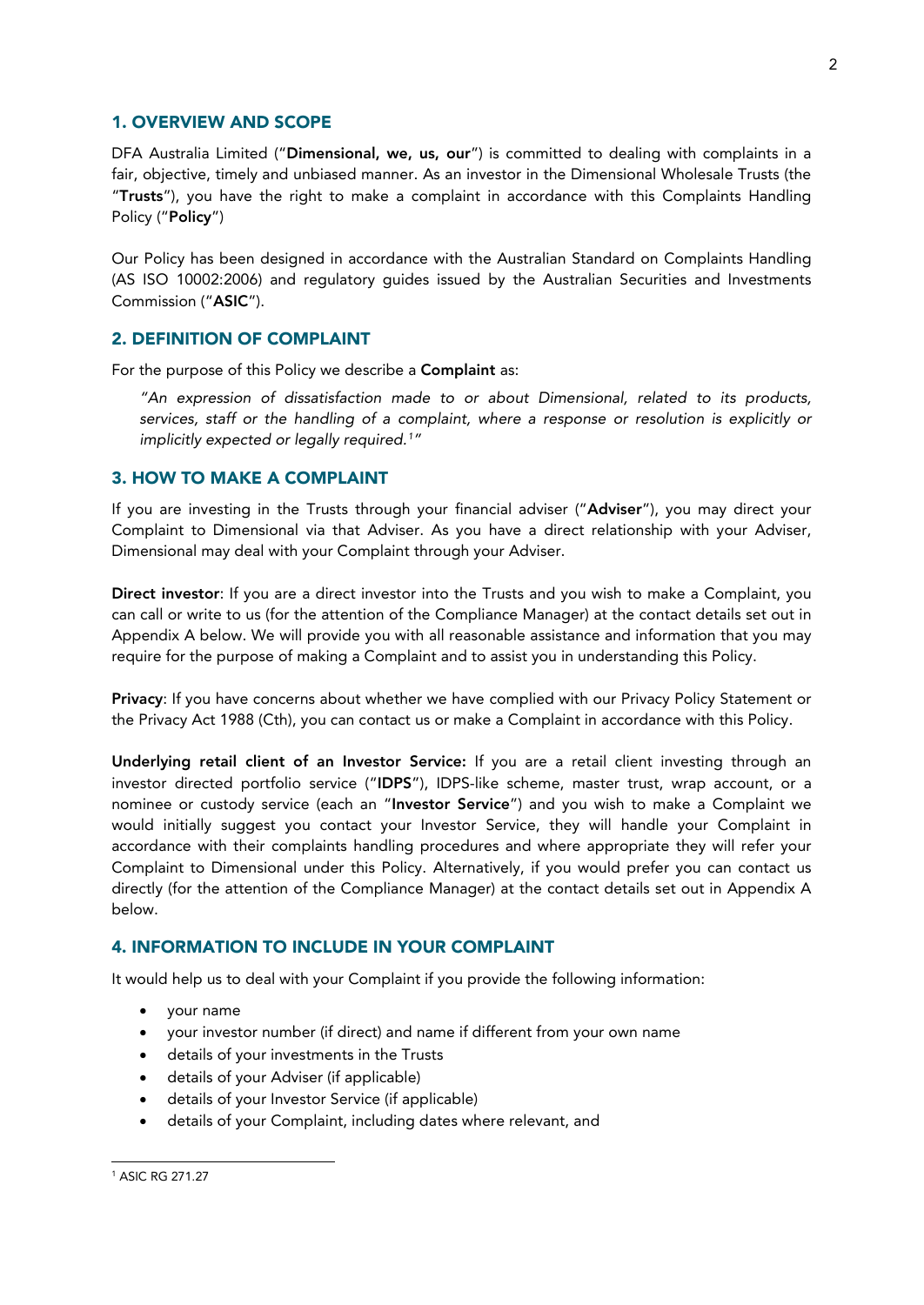• expected course of action

## 5. RESPONSIBILITY

Dimensional's Compliance Manager is responsible for the complaints handling process. The Compliance Manager may work with relevant department heads and/or other relevant employees when dealing with your Complaint.

# 6. INVESTIGATION

Upon receipt of a Complaint an investigation may be undertaken, this could include, but is not limited to:

- the collection and review of information relating to your Complaint
- considering possible resolutions
- providing you with a formal response (where requested/required)
- providing you with details of our appointed external dispute resolution scheme

Where possible, a Complaint will be considered by a person who is not directly involved in the subject matter of the Complaint.

# 7. TIMEFRAMES

Acknowledgement: We will aim to promptly acknowledge your Complaint and in any event within 1 business day (either verbally or in writing). Please note that it may not be resolved at this stage.

Formal Response: We will aim to provide you with a formal response as soon as practicable and in any event not more than 30 calendar days after we receive your Complaint. The formal response will include:

- the determination in relation to the Complaint
- the remedies (if any) available to you, and
- information regarding any further avenue for Complaint (if any)

If we resolve your Complaint within 5 business days, we may not provide you with a formal response in writing, unless you have requested a written response.

Delays: Dimensional will notify you if we are unable to provide you with a formal response within 30 calendar days.

# 8. RESOLUTION

The resolution may vary depending on the nature of your Complaint. Where appropriate this may include, but is not limited to:

- an explanation of the circumstances giving rise to the Complaint
- an apology
- provision of assistance and support
- a refund or waiver of a fee or charge
- a goodwill payment
- a payment of compensation
- correcting incorrect or out-of-date records
- undertaking to set in place improvements to systems, procedures, or products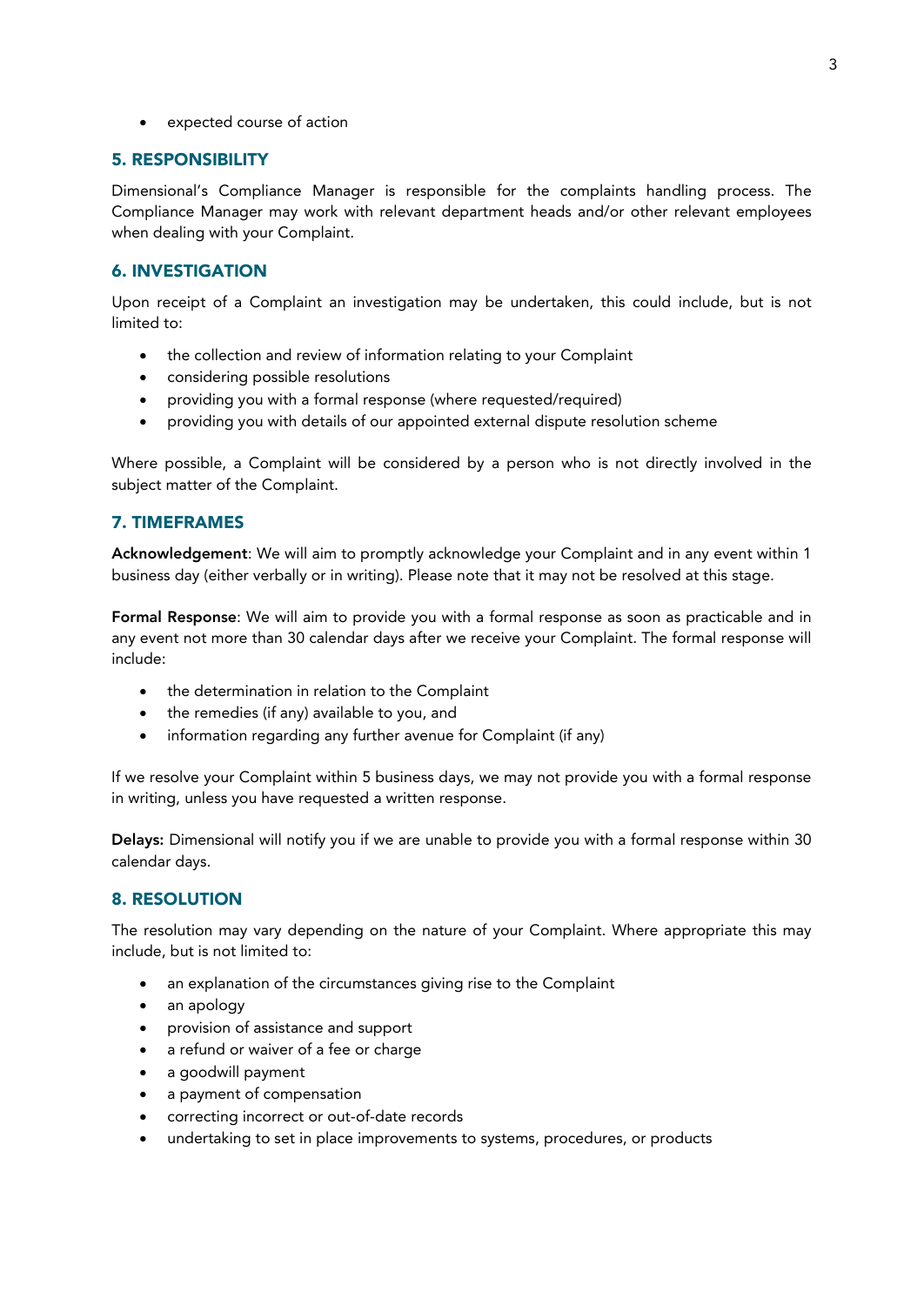#### 9. IF YOU ARE UNSATISFIED WITH THE FORMAL RESPONSE

Dimensional is a member of the Australian Financial Complaints Authority ("AFCA"), an external dispute resolution scheme. If you are not satisfied with our response to your Complaint, you may contact AFCA via the contact details set out in Appendix A below.

AFCA has the discretion to exclude a Complaint by a person who is not a retail client.

#### 10. OFFICE OF THE AUSTRALIAN INFORMATION COMMISSIONER

The Office of the Australian Information Commissioner ("OAIC") can investigate privacy related complaints from individuals. Complaints to the OAIC must be made in writing, typically using their online Privacy Complaints Form.

## 11. PRIVACY

Any Personal Information that you provide to us relating to your Complaint, will be dealt with in accordance with our Privacy Policy Statement, a copy of which is available on our website, or can be provided to you free of charge.

# 12. ADDITIONAL ASSISTANCE

Please let us know if you require additional assistance to lodge a Complaint.